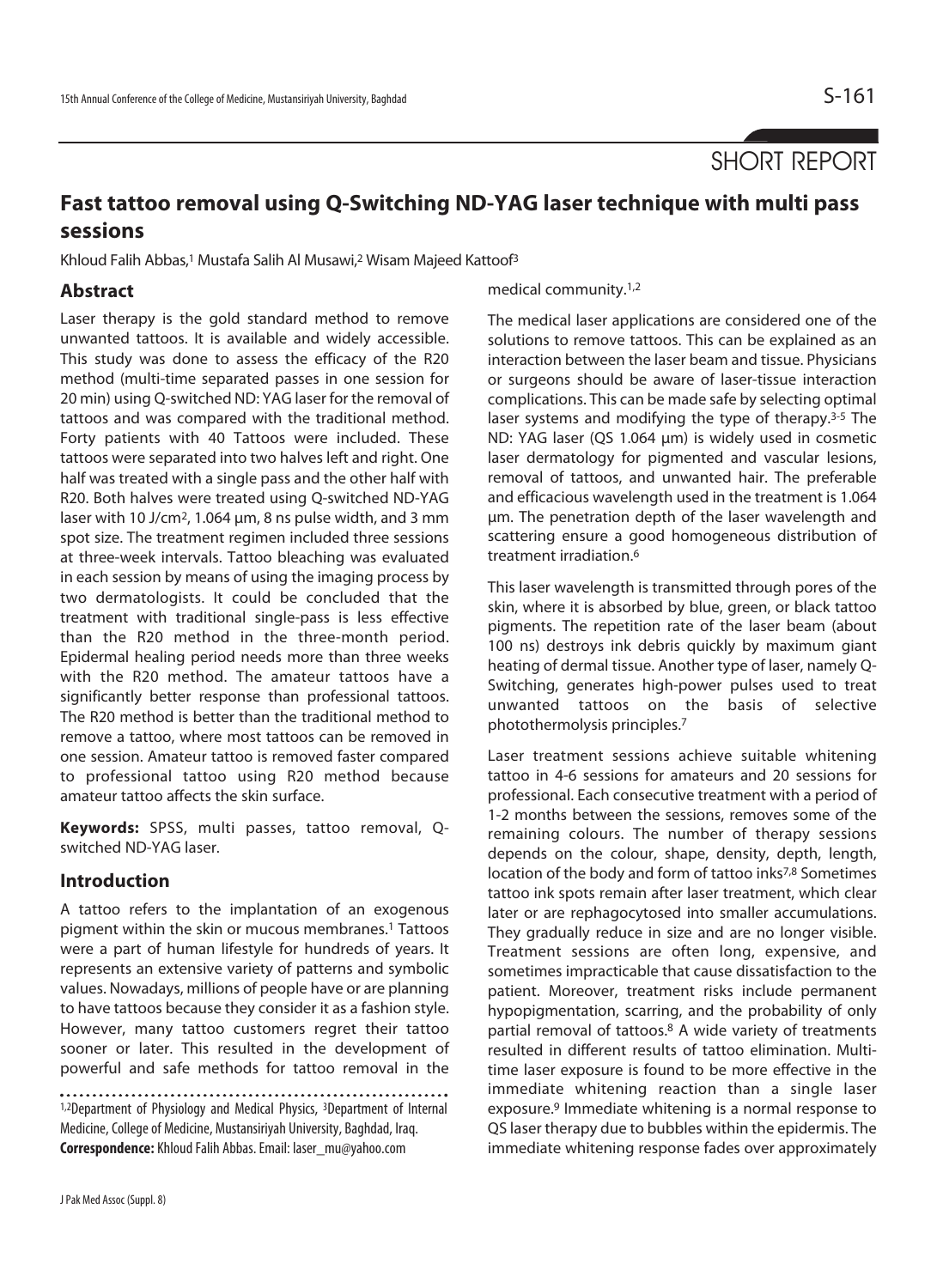20 minutes because the gas bubbles dissolve within this time period. The cumulative effect of two successive pulses appears to offer slightly better results.10,11 The two pulses of treatment parted by 30 seconds to 20 minutes were not more effective than one pulse.12-14

A large number of treatment sessions provided the tattoo with large quantities of ink, obtained by filling. The result in tattoo clearing can only be measured after completion of the procedure, which can take 2-3 years in some cases. In certain cases, full clearance is probably unlikely.15 In this study, we compared the effectiveness of QS laser tattoo removal in one pass versus multi-time treatment among forty patients. The time between two sequenced sessions was 20-minutes. Many variable response rates are considered with tattoo removal treatments. Different coloured tattoos were studied with patients of varying ages and gender. The tattoos were of different types being amateur or professional having a different size and location on the patient's body.

#### **Subjects and Methods**

This research on humans was performed according to the principles of Iraqi institutional ethical scrutiny. This study involved forty cases health volunteers treated by 20 professionals and 20 amateur tattoos with pre-approval guarantee. Pregnant patients were excluded. All these cases were recruited through posters in tattoo parlours after providing informed consent. The location of the tattoo was variable, and size ranged from 1.5 to 2.5 cm2. Amateur tattoos were black and green, with red pigment and two small areas of blue pigment comprising the number of professional tattoos. A number of amateur tattoos had extra pigment. Amateur tattoos previously subjected to skin withdrawal, showed increased pigmentation. Tattoo images were compared before and after laser irradiation. Mean and standard deviation values were extracted using designed programme in Matlab software for all images. Each variable value for image represents the average of three images taken of the same measurements.

**Treatment and procedure:** EMLA anaesthesia Cream (AstraZeneca AB, Sweden) was applied 30 minutes before treatment. After laser treatment, the ointment bepanthen was applied in case of severe erythema and if the patient needed it. After treatment the cleaning was done twice daily and sunlight was avoided. The patients were regularly attending the clinic for a period of three months. They were asked to complete a questionnaire about the degree of whitening of tattooing and their satisfaction. All tattoos were treated using a QS ND-YAG laser with the wavelength of 1.064 μm, the regular beam diameter of 35mm, a hundred nanosecond pulse period and fluorescent 10 joules/cm2 delivered at 1 Hz. The laser hand piece was oriented perpendicularly to the skin at all times at a distance of 1-2 cm. A grip of 2-6 mm was used depending on the type and size of the tattoo. Each tattoo was divided into approximately the same area and randomly selected for treatment using either traditional method with a single laser skip or R20 method with three consecutive, 20-minute, separate passes.

In practical terms, the only downside may be reduced by sharing time in the laser therapy room among many patients, because it appeared to be the longest time needed for a therapy session. With twenty-minute intervals with anaesthesia time, the R20 procedure adds at least one hour to the entire time.

**Evaluation of response:** All cases were recorded by taking images before, after immediate, and 3 months after treatment. These images were analyzed with designed algorithms in Matlab software to extract the computational criteria like mean and standard deviation (SD). The values of mean and STD were compared by two dermatologists and we came up with a new classification to analyze the category of the performance of the treatment. This category was divided into 4 sections depending on the percentage of the mean and STD with dermatologists. Fist group range 0-25% had the mean and STD values shown in Table (1-B), the second group range 26-50%, the third group ranged 51-75%, and finally the fourth group ranged 76-100%. The SPSS software used was with second order built-in function to extract the statistically significant P-value. This P-value describes the changed level in the treatment and is considered a standard value.

**Table-1:** (A, B) Patient demographics and statistical of R20 and traditional method.

**(A): Patient demographics for 40 cases.**

| Age group | No. of<br>patients | No. of patients with<br>professional tattoos | No. of patients with<br>amateur tattoos |  |
|-----------|--------------------|----------------------------------------------|-----------------------------------------|--|
| $15 - 24$ | 20                 | 12                                           | 8                                       |  |
| $25 - 34$ | 12                 | 4                                            | 8                                       |  |
| $35 - 44$ |                    | 4                                            |                                         |  |
| $45 - 54$ |                    | 0                                            |                                         |  |
| $55 -$    | 0                  | 0                                            | 0                                       |  |

**(B): Statistical data of R20 method and the traditional method.**

| <b>Type of tattoo</b> | R <sub>20</sub> method |     | <b>Traditional method</b> |     |
|-----------------------|------------------------|-----|---------------------------|-----|
|                       | Mean                   | STD | Mean                      | STD |
| Professional (N=20)   | 85                     | 15  | 15                        | 16  |
| Amateur $(N = 20)$    | 88                     | 15  | 35                        | 18  |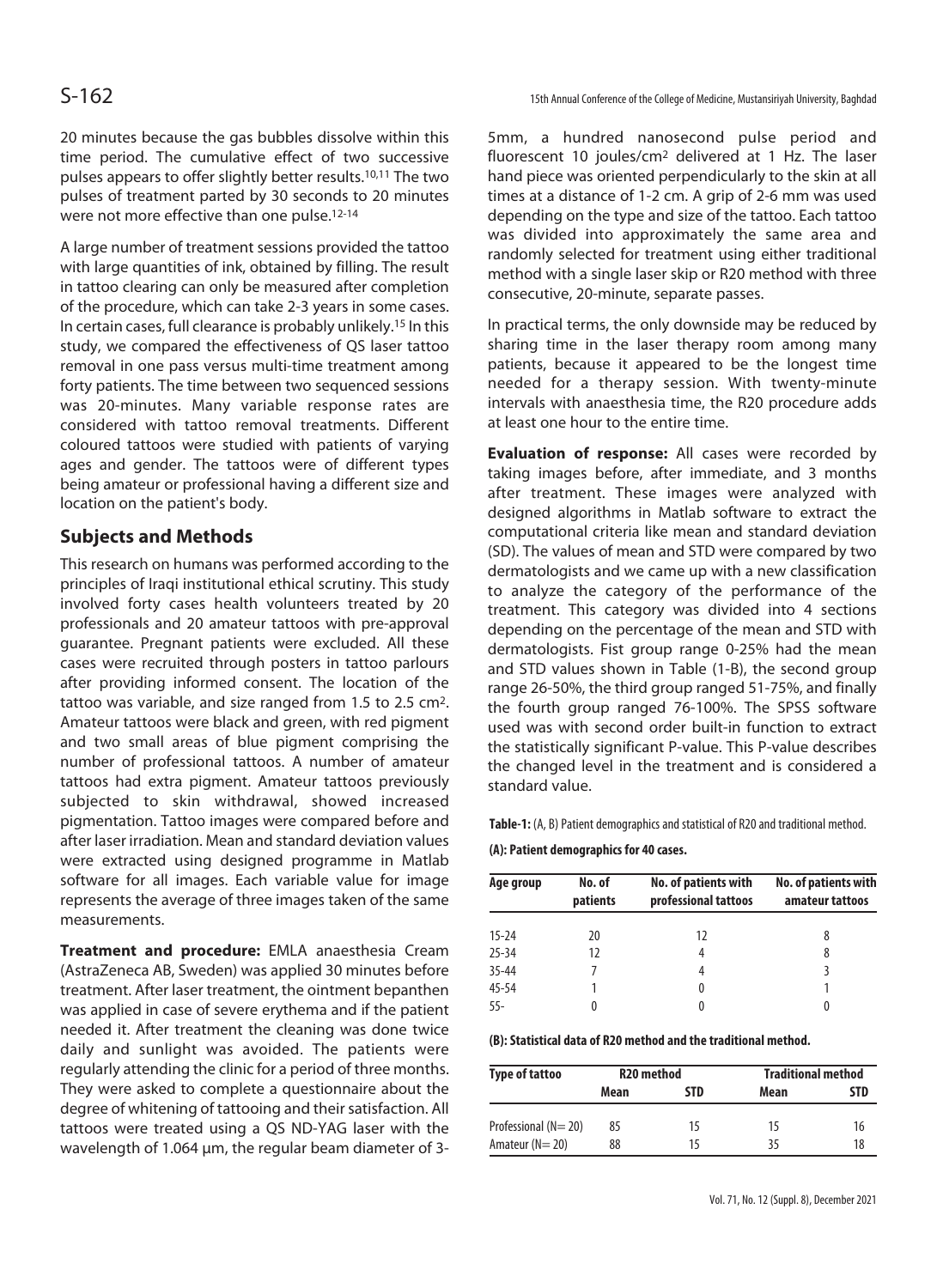#### **Results and Discussion**

Forty patients, 33 males and 7 females were included in the study. Their ages ranged between 15 and 54 years with majority having Type IV skin colour. The treatment time was 70 to 80 minutes with a gap of 20 minutes between two sessions. The tattoos were black, blue or green. Some patients complained of minor pain and some asked for a local anaesthetic, as a dark skin or with excessive tattoo pigment, there can be greater discomfort. The pain at a later stage was similar in all patients. The tattoo was divided into two sections, a left and right with the former receiving a single pulse and the latter had multiple pulses. Figure-1-C shows the effect of the first immediate laser exposure resulting in light bleaching with inflated skin. Figure-1-D shows the same



Fig. (1-A): Percentage change in whitening response in the amateur tattoos with single pass method and multiple passes method.





skin after three sessions of high bleaching. During the session, there was no gross bleeding, tearing of the tissue or loss of dermis. However, there were small blisters, punctate, purpuric rash, and transient inflammation. A scale-crust formed with two halves which sloughed within two weeks. The residual tattoo progressively reduced over 3 to 6 weeks.

Figure-1-D shows the same patient after three sessions with the repeated passes and strong bleaching.

The R20 method can be compared in accuracy with the traditional method. Most (62%) of the tattoo sites were completely cleared with the R20 process. Thirteen of the twenty (65%) professional tattoos, and seventeen of the twenty (85%) amateur tattoos cleared on the half side of



Fig. (1-C): A patient (39 years) has an amateur tattoo for twenty-four years on the left deltoid skin, type III (A) after the first immediate laser exposure a bleaching appears and (B) after 3 sessions laser exposure.



Fig. (1-D): 20-year-old female patient has a third-type skin color, an professional -type tattoo on the lower arm (wrist), with a period of 4 years (A) before treatment. The tattoo is divided into two parts. The left side we use the multi-pass method and the right side the one-pass method (B) After the fifth session is removed. The tattoo is on the left side, while the right-hand side is still present, the energy used was 10 joules/centimeter square at a repetition of 2 beats per second

Figure-1: (A, B) Illustrate the significant differences in the whitening as the function of sessions number of irradiation. The difference between the original and irradiated samples is evaluated by using P-value. This value considered large if it is 0.05. The difference in each laser session equal  $P = 0.00002$  with professional tattoo and  $P = 0.00001$  by amateur tattoo in R20 method.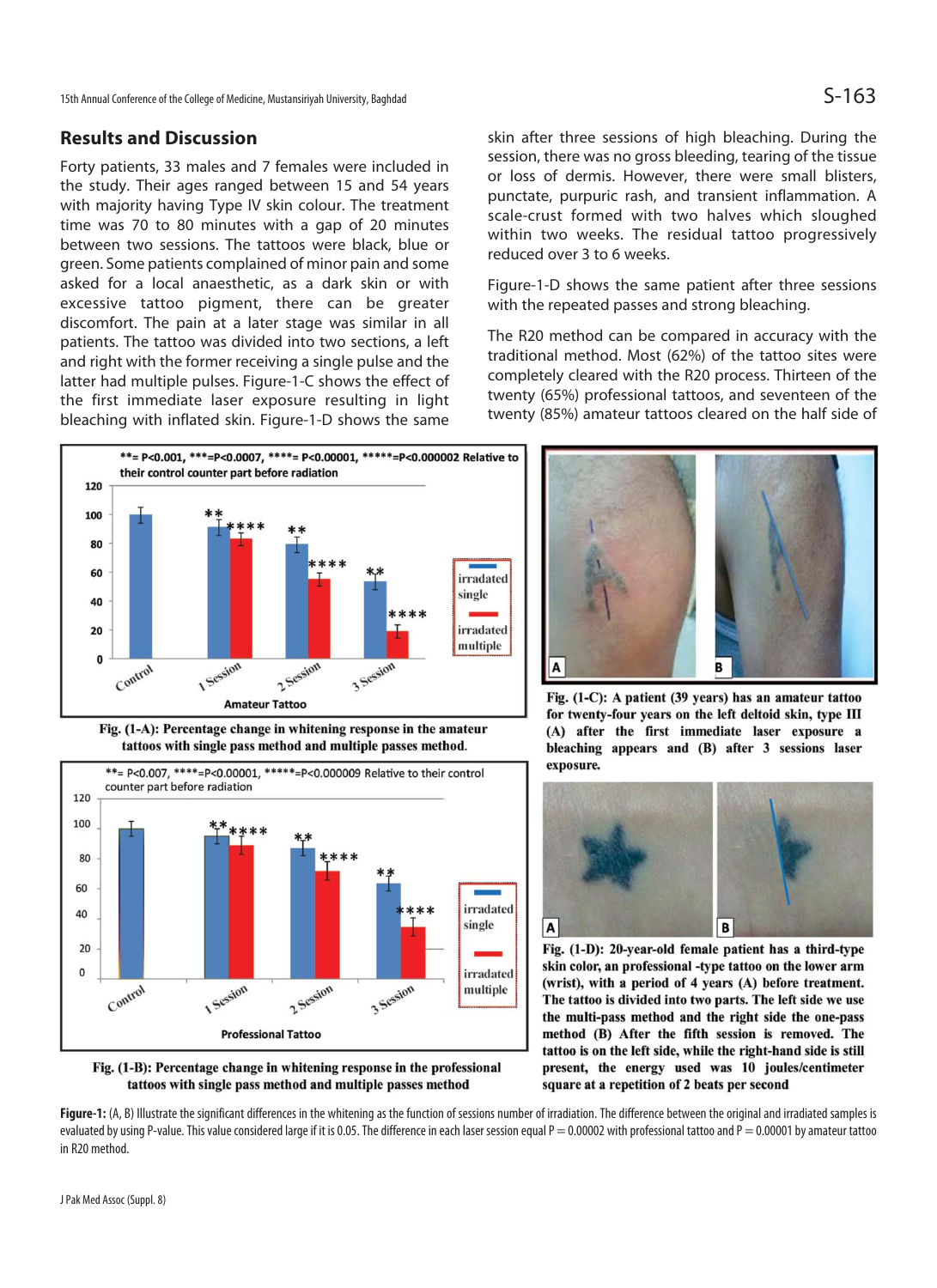the tattoo with the R20 method. Average evaluation of lightening, evaluated by imaging process criterion for a professional tattoo treated with R20 method was 83%. While, for an amateur tattoo it was 88%, and later reached to 90% because it had effect on the surface and the tattoo with time becomes lighter (Table-1-B).

Table (1-A) illustrates the patients' details examined within this study. The patients were a mixture of males and females with skin type II, III, and IV. Many patients had both professional and amateur tattoos and were treated with the same technique. Table (1-B) shows the statistical results from the designed algorithm in Matlab software. The laser dose has 10 J/cm2 at 1.046 μm wavelength in Qswitching technique. The statistical data shows the big difference between the two methods. The mean value is high, that means the bleaching is high, and the value of the skin colour is uniform and has the same value as the skin level. For clarity, the data presented in the Table (1-B) are the average of three photos.

The R20 technique showed a better result compared to the traditional method. Tattoo removal (bleaching), depending on the statistical and dermatologists data, increased by 15% for professional and 35% for amateur tattoos because the amateur tattoo has a surface effect. The results were analysed by the software SPSS version 21. The whitening response was significantly more effective for amateur tattoos as seen in Figure-2 and 3, P < 0.00001 the whitening respond with 80% for amateur and 65% for professional ( P < 0.00001) for the amateur tattoo, and ( $P < 0.00002$ ) for the professional tattoo. In all cases, there were no scars, textural changes, infection, or postinflammatory hyperpigmentation or hypopigmentation.

Figure-1-E shows a patient with professional tattoo and skin type II on his upper chest for the last one year. Figure-1-F has two parts showing the difference between the three sessions with one pass (on the left) and multi-pass (on right). The difference in results between the single pass and the multi-pass process can be observed.

The treatment plan for appropriate tattoo removal is often long-lasting and costly, as it requires several sessions over a long period of time, and results are often inconsistent, contributing to patient frustration. As a result, the R20 technology was developed to shorten the duration of treatment with several QS laser passes by about 20 minutes in one laser session.8,16 This technique has been highly successful because this method R20 removes most tattoos entirely or almost entirely during a single treatment session. Our study clearly shows that the multi-time passes of the R 20 laser is the most effective tattoo treatment than conventional laser treatment for

both amateur and professional tattoos. On the other hand, the changes in the tattoo pigment have a deeper skin depth than the traditional single pass laser, showing that the multi-pass method did not cause more side effects despite the increase in purpura. Similar findings were previously recorded where QS alexandrite laser (755 nm, 5.5 J / cm2) was used, and the other half provided 4 passes of treatment with 20 minutes interval between passes.8

The mechanism of the R20 method is accurate and more effective as the action on the tattoo ink in the deep dermis is stronger. It is assumed that the multi-pass technique opens the portal to the next pass by removing the effect of the upper skin blocking the laser wavelength. Laser bleaching occurs instantly, and this causes an apparent formation of a gas bubble. In the first pass, the gas bubble limits the penetration of the light laser into the deep dermis. In the second pass, after 20 minutes, the surface gas bubbles are resolved so that the subsequent pulse can penetrate deeper and give more bleaching.17,18

Therefore, the anatomical depth of the tattoo can theoretically be closely associated with the number of passes required to remove this specific tattoo during the R20 phase. Moreover, the results of this study also show that amateur tattoos require less treatment than professional tattoos, though amateur tattoos are less predictable. This is because the amateur tattoo has reached a low level from the surface of the skin. Tattoo location, or pores and skin type in this study had no effect on the consistency of the findings.

For the treatment of amateur tattoo placed on the arm (Figure-1-C, D), the tattoo pigment could be completely removed in just three treatments and a perfect end-result was achieved. However, tattoos on distal extremities, for amateurs or practitioners alike, are probably more difficult to treat due to reduced lymphatic drainage of phagocytic pigment.19

Further research on this new tattoo removal method should be undertaken. In this study, very good results were observed with 3 consecutive laser exposures at 10 J / cm2, 3-mm spot, 100-nanosecond pulse duration and a time delay of 20 minutes. These parameters are certainly not ideal. Higher laser fluency is generally more effective. Larger laser spot dimensions are associated with improved fluency and tattoo clearance. The laser ND: YAG (1064 nm) is more effective in black ink tattoos, which strongly absorb all available Q-switched laser wavelengths because of its greater penetration depth. The shorter pulse duration is also well established, especially when compared to picosecond with